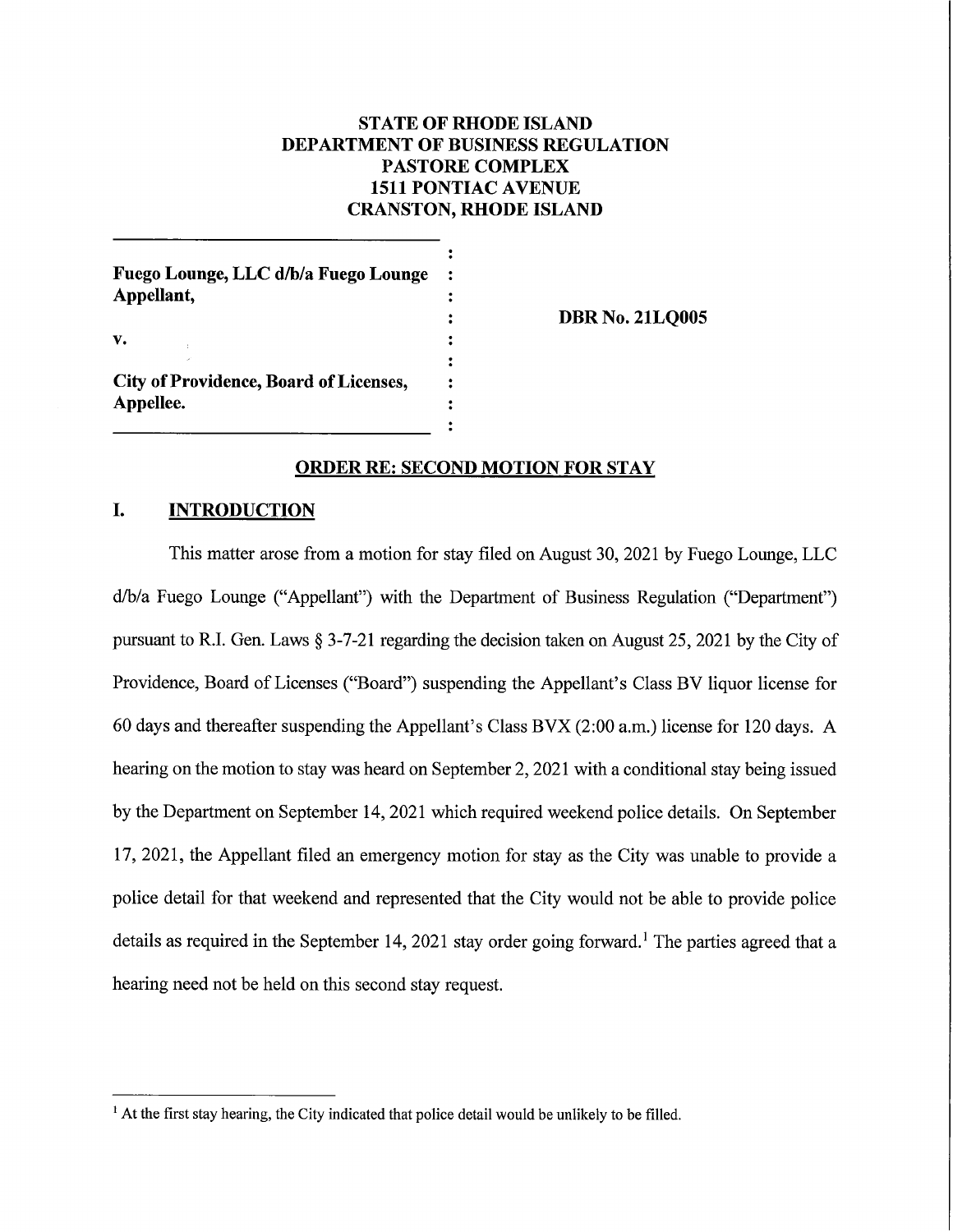#### II. **JURISDICTION**

The Department has jurisdiction over this matter pursuant to R.I. Gen. Laws  $\S 3-7-1$  et seq., R.I. Gen. Laws § 42-14-1 et seq., and R.I. Gen. Laws § 42-35-1 et seq.

### III. **DISCUSSION**

The September 14, 2021 stay order is hereby incorporated by reference.

As required by the September 14, 2021 stay order, the Appellant was to provide a new security plan. The Board did not dispute that the Appellant provided it with the name of its new security company and a new security plan as required by said stay order.

In its second motion for stay, the Appellant indicated that it will request a police detail every Monday in time for the weekend. If a police detail is not available that weekend or either night (or day before a State holiday), the Appellant requested that it be allowed to instead have two (2) extra security guards who would be duty from 10:00 p.m. to 2:30 a.m. (Friday and Saturday and night before any State holiday) and who would be responsible to actively direct exiting patrons to their vehicles and would call the Providence police if patrons fail to listen to such directions.

The Board did not take a position of the second stay request and indicated it would defer to the Department in this issue. The City stated that it would not agree to the Appellant's request and while it has agreed to such a scenario in the past; in this case, the Department would have to order it.

#### IV. **RECOMMENDATION**

It is discretionary to issue a stay in order to maintain the *status quo* pending an appeal. In this matter, it cannot be ascertained which party will prevail without a hearing. Thus, said stay order is modified to allow the Appellant to use two (2) extra security guards for when a police detail is not available for a Friday or Saturday or day before State holiday. However, if the two (2) extra security guards are not available, the Appellant will have to close at 11:00 p.m. on a night